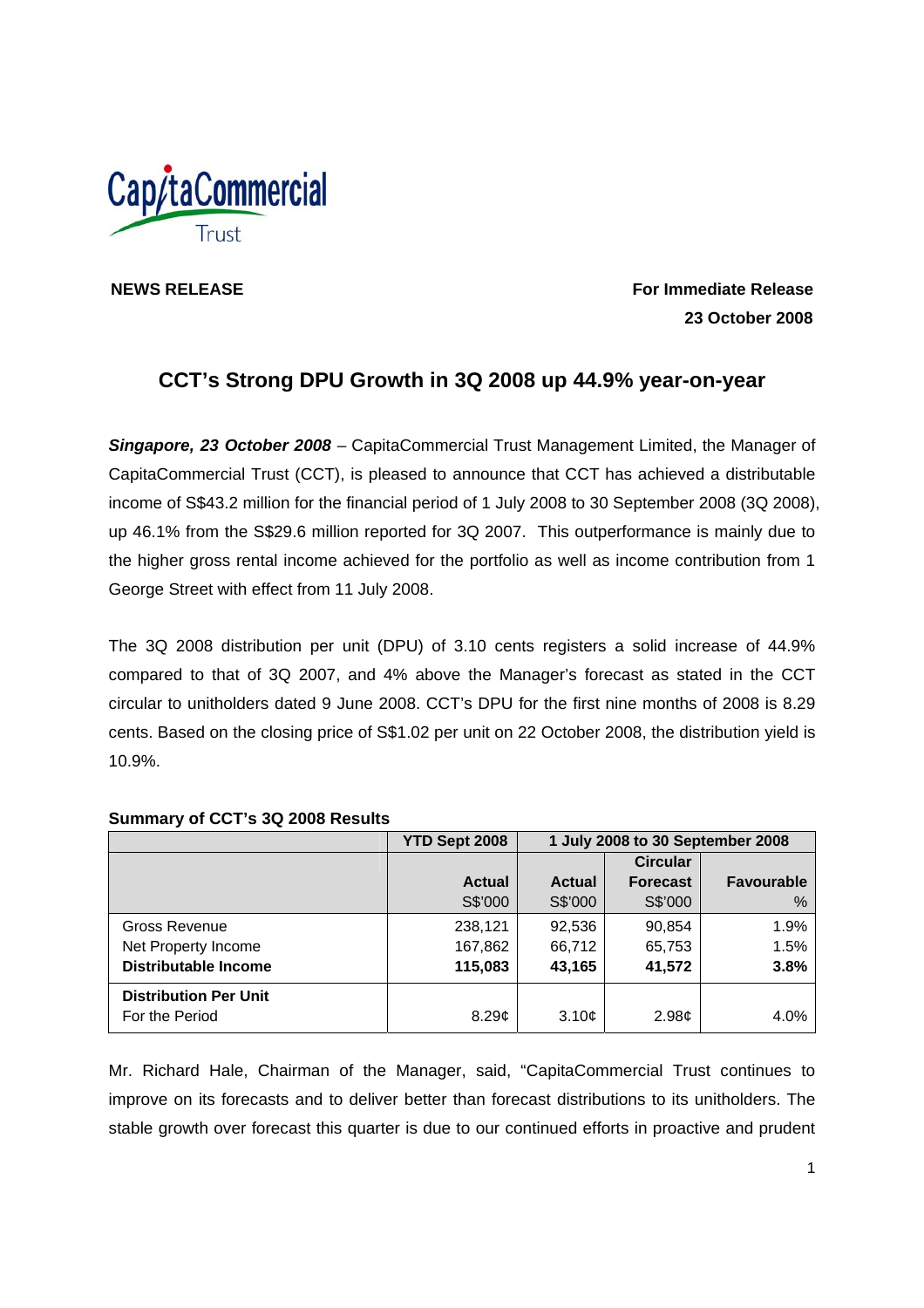capital and risk management measures. CCT's performance continues to be strong, with an overall committed occupancy rate of about 99% at rates better than for similar space in the market. The average rent for our office properties is at present S\$7.20 per square foot per month, significantly below current market levels. We are on track to deliver our forecast distribution per unit of 10.61 cents for the financial year ending 2008."

Ms. Lynette Leong, Chief Executive Officer of the Manager, said, "We have always employed a proactive approach in the execution of our capital management and risk management strategies. CCT's current gearing is at a prudent level of 36.3% and the interest cost for 2008 is 100% fixed. For the S\$580 million debt maturing next year, we are currently evaluating refinancing proposals received from banks and the cost is expected to be at competitive rates. We intend to finalise the refinancing well in advance of the debt maturity."

"In terms of risk management strategy, we manage our exposure through, amongst others, reducing reliance on any single tenant and any single property as much as possible. In fact, approximately 64% of CCT's gross rental income are currently contributed by tenants in the non-banking/insurance and non-financial sectors. Major financial institutions in CCT's top 10 tenants-list include Standard Chartered Bank, JPMorgan Chase Bank, Nomura Singapore Limited and HSBC. These four preeminent tenants in aggregate contribute about 27% of CCT's portfolio gross rental income. Additionally, the weighted average lease expiry for our top 10 tenants is about 6.7 years which further enhances the intrinsic stability of CCT's cashflow."

"We continue to see new take-ups as well as expansion by existing tenants in our properties. We recently announced that JP Morgan leased additional one-and-a-half floors at Capital Tower and Shinhan Bank signed on office space at 1 George Street."

"CCT's portfolio occupancy has remained above 95% even during tough market conditions. Hence, we are confident that the quality of CCT's portfolio and our proactive asset and risk management efforts will propel CCT to overcome any challenges ahead," adds Ms. Leong.

 $-$  END  $-$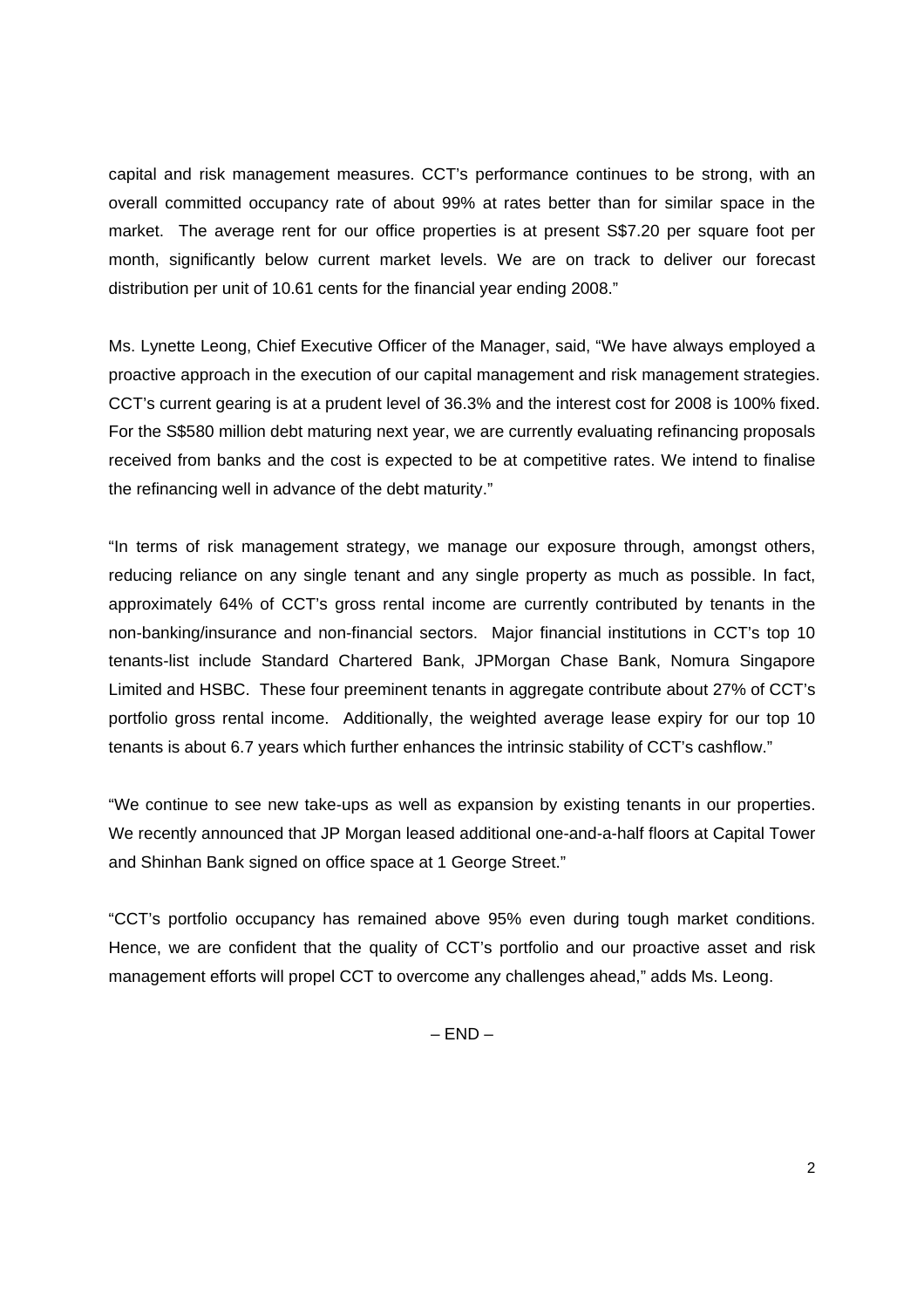## **About CapitaCommercial Trust** (www.cct.com.sg)

CapitaCommercial Trust is Singapore's first listed commercial REIT with a market capitalisation of S\$1.8 billion based on the closing price of S\$1.31 per unit on 30 September 2008. CCT aims to own and invest in real estate and real estate-related assets which are income producing and used, or predominantly used, for commercial purposes. The total asset size of CCT is S\$7.0 billion as at 30 September 2008, comprising a portfolio of ten prime properties and one property under development in Singapore, as well as investments in Malaysia. The properties in Singapore are Capital Tower, 6 Battery Road, 1 George Street, HSBC Building, Raffles City (60% interest through RCS Trust), Starhub Centre, Robinson Point, Bugis Village, Golden Shoe Car Park, Market Street Car Park and Wilkie Edge (currently under development and expected to be completed by fourth quarter of 2008). In addition, CCT is a substantial unitholder of Quill Capita Trust with 30% unitholdings and has taken a 7.4% stake in the Malaysia Commercial Development Fund Pte. Ltd. ("MCDF"). Quill Capita Trust is a commercial REIT listed on Bursa Malaysia Securities Berhad, with a portfolio of nine commercial properties in Kuala Lumpur and Cyberjaya, Malaysia. MCDF is CapitaLand's first and largest Malaysia private real estate fund with a focus on real estate development properties primarily in Kuala Lumpur and the Klang Valley, Malaysia.

CCT was accorded "Baa1" corporate rating with stable outlook by Moody's Investors Service. The Trust is managed by an external manager, CapitaCommercial Trust Management Limited, which is an indirect wholly-owned subsidiary of CapitaLand Limited, one of the largest real estate companies in Southeast Asia by market capitalisation.

**\_\_\_\_\_\_\_\_\_\_\_\_\_\_\_\_\_\_\_\_\_\_\_\_\_\_\_\_\_\_\_\_\_\_\_\_\_\_\_\_\_\_\_\_\_\_\_\_\_\_\_\_\_\_\_\_\_\_\_\_\_\_\_\_\_\_\_\_\_\_** 

## **Issued by CapitaCommercial Trust Management Limited**

(Company registration no. 200309059W)

#### **Contact**

Ho Mei Peng Head, Investor Relations & Communications DID: (65) 6826 5586 Mobile: (65) 9668 8290 Email: ho.meipeng@capitaland.com